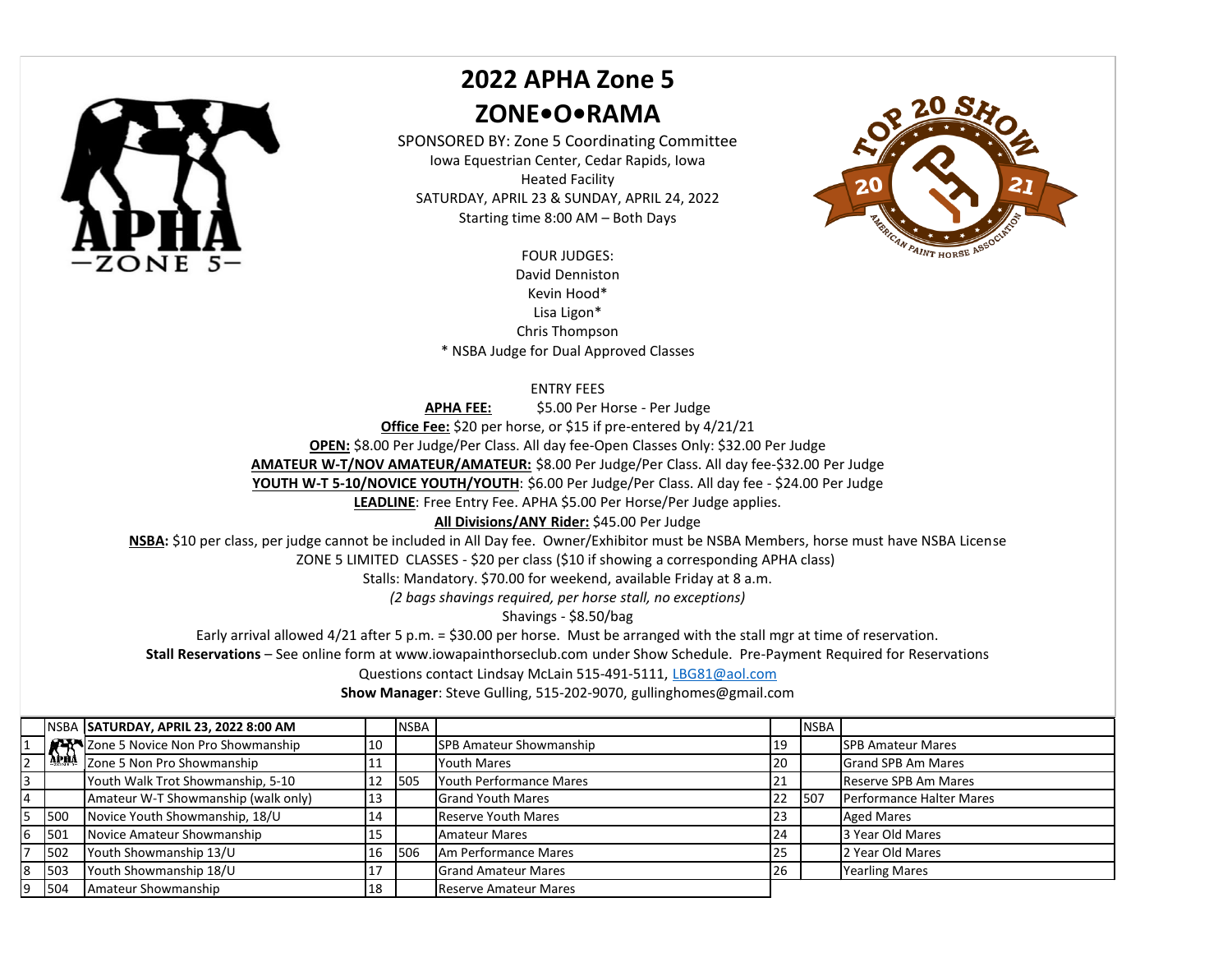|                 | <b>NSBA</b> |                                      |     | <b>NSBA</b>           |                                                   |         | <b>NSBA</b> |                                        |
|-----------------|-------------|--------------------------------------|-----|-----------------------|---------------------------------------------------|---------|-------------|----------------------------------------|
| $\overline{27}$ |             | <b>Grand Mares</b>                   | 66  | 512                   | Performance Halter Stallions                      |         |             | SUNDAY, APRIL 24, 2022 8:00 AM         |
| $\overline{28}$ |             | <b>Reserve Mares</b>                 | 67  |                       | <b>Aged Stallions</b>                             | 103     |             | Zone 5 Non Pro Walk Trot W. Pleasure   |
| 29              |             | SPB Junior Mares-2 & Under           | 68  |                       | 3 Year Old Stallions                              | 104     | <b>Khi</b>  | Zone 5 Novice Non Pro Western Pleasure |
| 30              |             | SPB Senior Mares-3 & Over            | 69  |                       | 2 Year Old Stallions                              | 105     |             | Zone 5 Non Pro Western Pleasure        |
| 31              |             | <b>Grand SPB Mares</b>               | 70  |                       | <b>Yearling Stallions</b>                         | 106     |             | Zone 5 Non Pro Horsemanship            |
| 32              |             | <b>Reserve SPB Mares</b>             | 71  |                       | <b>Grand Stallions</b>                            | 107 530 |             | Green Western Pleasure                 |
| 33              |             | <b>Youth Color Class</b>             | 72  |                       | <b>Reserve Stallions</b>                          | 108     |             | Youth Walk-Trot Western Pleasure 5-10  |
| 34              |             | <b>Amateur Color Class</b>           | 73  |                       | SPB Junior Stallions-2 & Under                    | 109     |             | Amateur W-T Western Pleasure           |
| 35              |             | Overo Color                          | 74  |                       | SPB Senior Stallions-3 & Over                     | 110     |             | Youth Walk-Trot Horsemanship 5-10      |
| 36              |             | <b>Tobiano Color</b>                 | 75  |                       | <b>Grand SPB Stallions</b>                        | 111     |             | Amateur W-T Horsemanship               |
| 37              |             | Youth Geldings                       | 76  |                       | <b>Reserve SPB Stallions</b>                      | 112 531 |             | Junior Western Pleasure                |
| 38              | 508         | Youth Performance Geldings           |     |                       | 15 min break for Western Riding Exhibitors ONLY** | 113     | 532         | Novice Youth Western Pleasure          |
| 39              |             | <b>Grand Youth Geldings</b>          | 77  | 513                   | Youth Western Riding                              | 114 533 |             | Novice Amateur Western Pleasure        |
| 40              |             | <b>Reserve Youth Geldings</b>        | 78  | 514                   | <b>Green Western Riding</b>                       | 115 534 |             | Youth Western Pleasure 13/U            |
| 41              |             | <b>Amateur Geldings</b>              | 79  | 515                   | Amateur Western Riding                            | 116 535 |             | Youth Western Pleasure 18/U            |
| 42              | 509         | Amateur Performance Geldings         | 80  | 516                   | <b>Western Riding</b>                             | 117     | 536         | Amateur Western Pleasure               |
| 43              |             | <b>Grand Amateur Geldings</b>        | 81  |                       | Youth Lead Line                                   | 118     |             | SPB Amateur Western Pleasure           |
| 44              |             | <b>Reserve Amateur Geldings</b>      |     |                       | ******* 30 Minute Break ********                  | 119 537 |             | Senior Western Pleasure                |
| 45              |             | <b>SPB Amateur Geldings</b>          | 82  | $\sum_{n=1}^{\infty}$ | Zone 5 Non Pro Hunter Under Saddle                | 120     |             | <b>SPB Western Pleasure</b>            |
| 46              |             | <b>Grand SPB Am Geldings</b>         | 83  | 517                   | Green Hunter Under Saddle                         | 121     | 538         | Novice Youth Horsemanship              |
| 47              |             | Reserve SPB Am Geldings              | 84  |                       | Youth Walk-Trot Hunter U Saddle, 5-10             | 122 539 |             | Novice Amateur Horsemanship            |
| 48              | 510         | Performance Halter Geldings          | 85  |                       | Amateur W-T Hunter U Saddle                       | 123 540 |             | Youth Horsemanship 13/U                |
| 49              |             | <b>Aged Geldings</b>                 | 86  |                       | Youth Walk-Trot Hunt Seat Equitation 5-10         | 124 541 |             | Youth Horsemanship 18/U                |
| 50              |             | 3 Year Old Geldings                  | 87  |                       | Amateur W-T Hunt Seat Equitation                  | 125 542 |             | Amateur Horsemanship                   |
| $\overline{51}$ |             | 2 Year Old Geldings                  | 88  | 518                   | Jr. Hunter Under Saddle                           | 126     |             | SPB Amateur Horsemanship               |
| 52              |             | <b>Yearlings Geldings</b>            | 89  | 519                   | Novice Youth Hunter U Saddle                      |         |             | ******* 30 Minute Trail Set Up ******* |
| 53              |             | <b>Grand Geldings</b>                | 90  | 520                   | Novice Amateur Hunter U Saddle                    | 127     |             | Youth Walk Trot Trail, 5-10            |
| 54              |             | <b>Reserve Geldings</b>              | 91  | 521                   | Youth Hunter Under Saddle 13/U                    | 128     |             | Amateur W-T Trail                      |
| 55              |             | SPB Junior Geldings-2 & Under        | 92  | 522                   | Youth Hunter Under Saddle 18/U                    | 129 543 |             | <b>Green Trail</b>                     |
| 56              |             | SPB Senior Geldings-3 & Over         | 93  | 523                   | Amateur Hunter U Saddle                           | 130 544 |             | Novice Youth Trail, 18/U               |
| 57              |             | <b>Grand SPB Gledings</b>            | 94  |                       | SPB Amateur Hunter U Saddle                       | 131 545 |             | Novice Amateur Trail                   |
| 58              |             | <b>Reserve SPB Geldings</b>          | 95  | 524                   | Sr. Hunter Under Saddle                           | 132 546 |             | Youth Trail, 18/U                      |
| 59              |             | <b>Amateur Stallions</b>             | 96  |                       | SPB Hunter U Saddle                               | 133 547 |             | <b>Amateur Trail</b>                   |
| 60              | 511         | Amateur Performance Stallions        | 97  | 525                   | Novice Youth Hunt Seat Equitation                 | 134     |             | <b>SPB Amateur Trail</b>               |
| 61              |             | <b>Grand Amateur Stallions</b>       | 98  | 526                   | Novice Amateur Hunt Seat Equitation               | 135 548 |             | Trail                                  |
| 62              |             | <b>Reserve Amateur Stallions</b>     | 99  | 527                   | Youth Hunt Seat Equitation 13/U                   | 136     |             | <b>SPB Trail</b>                       |
| 63              |             | <b>SPB Amateur Stallions</b>         | 100 | 528                   | Youth Hunt Seat Equitation 18/U                   |         |             |                                        |
| 64              |             | <b>Grand SPB Amateur Stallions</b>   | 101 | 529                   | Amateur Hunt Seat Equitation                      |         |             |                                        |
| 65              |             | <b>Reserve SPB Amateur Stallions</b> | 102 |                       | <b>SPB Amateur Hunt Seat Equitation</b>           |         |             |                                        |